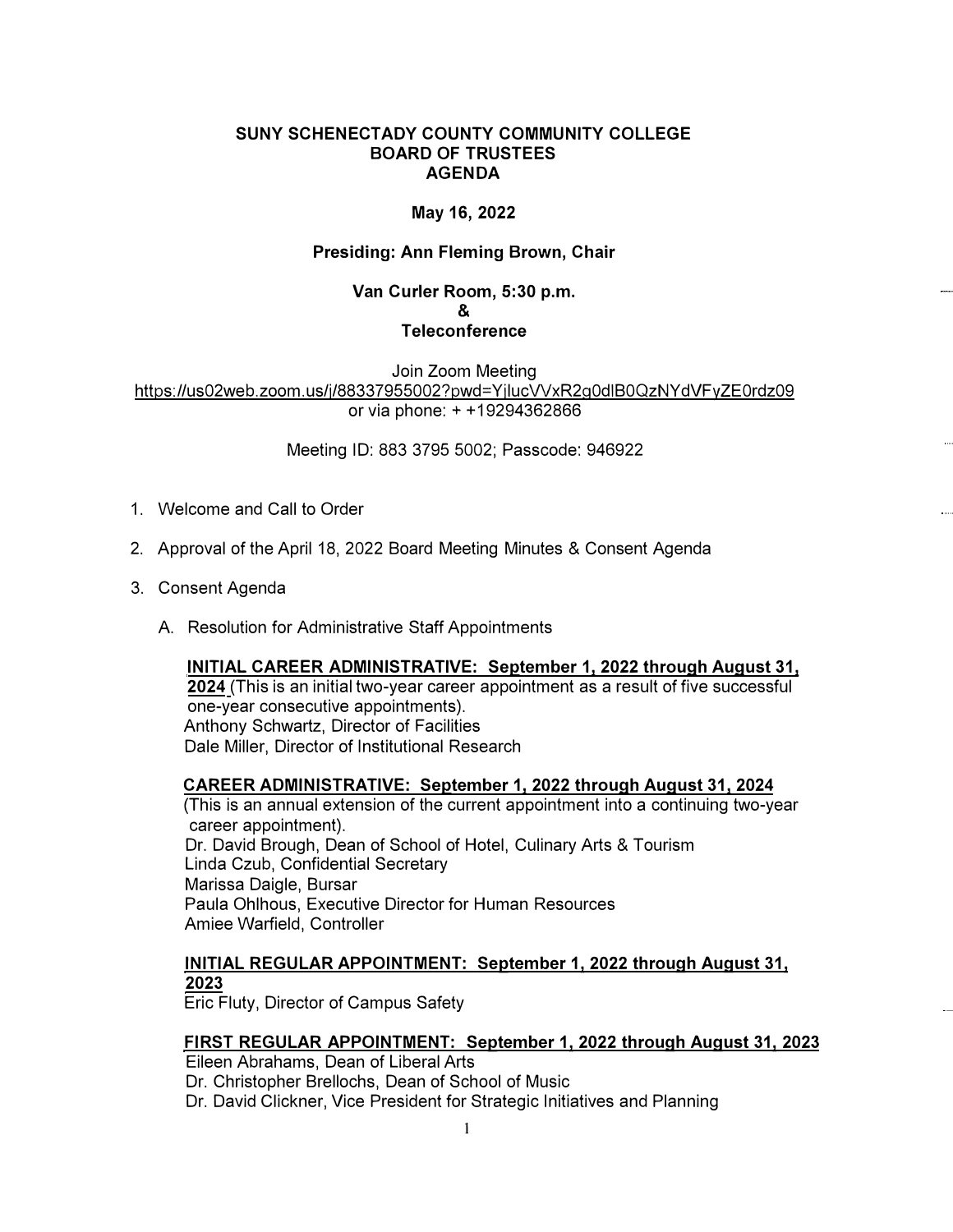Stephen Fragale, Dean of Student Affairs Dr. Cheryl Renée Gooch, Vice President for Academic Affairs Brian Kasler, Assistant Vice President of Administration Michelle Kraines, Coordinator of Workforce Development and Community Education Leah Rye, Human Resources Specialist Danielle Sloan, Coordinator of Workforce Development and Community Education Jeff Snow, Chief Information Officer Karen Tanski, Executive Director of Marketing and Public Relations

# **SECOND REGULAR APPOINTMENT: September 1, 2022 through August 31, 2023**

Theresa Fay, Confidential Secretary

Sarah Wilson-Sparrow, Vice President of Workforce Development and Community Education

**THIRD REGULAR APPOINTMENT: September 1, 2022 through August 31, 2023**  Nneka Morgini, Confidential Secretary

# **FOURTH REGULAR APPOINTMENT: September 1, 2022 through August 31, 2023**

Mark Bessette, Assistant Dean for Financial Aid and Access Tania Cabrera, Dean of School of Math, Science, Technology and Health Stacy Mcllduff, Vice President of Development and External Affairs

# **FOURTH REGULAR APPOINTMENT: September 1, 2022 through February 28,2023**

Deborah Spass, Confidential Secretary

**FIFTH REGULAR APPOINTMENT: September 1, 2022 through August 31, 2023**  Patrick Ryan, Vice President of Administration

- B. Granting Emeritus Status
	- Debra Ahola, Division of Business, Criminal Justice and Law
	- Sheila Foglietta, Division of Business, Criminal Justice and Law
	- Dr. Tiziana Rota, Workforce Development and Community Education
	- Dr. Ellen Wertlieb, Strategic Initiatives and Planning
- C. Resolution for a Professional Development Request for Patrick Ryan, Vice President of Administration, to attend the Community College Business Officers Association (CCBOA) Conference in Saratoga Springs, NY (June 6-9, 2022)
- D. Resolution for a salary revision for Dr. Joseph Han, Instructor/Choral Director
- 4. Report of the Chair
	- Report of the Foundation
	- Resolution for Congratulations to Student, Sydney Swedick
		- o Recipient of 2022 All USA Academic Team
			- o Recipient of Phi Theta Kappa Award
			- o Accepted into John Hopkins University Amgen Scholars US Program